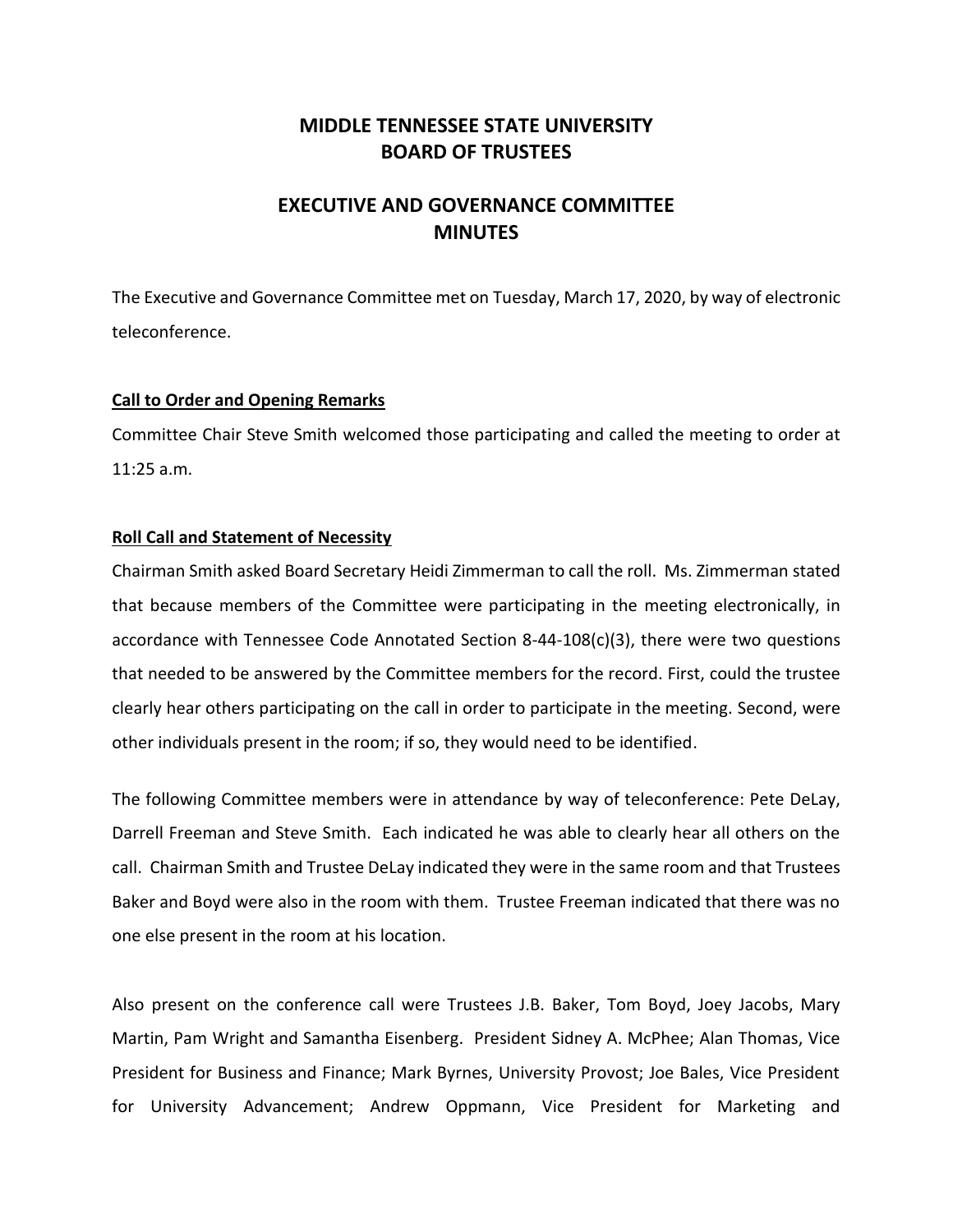Communications; Bruce Petryshak, Vice President for Information Technology and Chief Information Officer; Deb Sells, Vice President for Student Affairs and Vice Provost for Enrollment and Academic Success; Brenda Burkhart, Chief Audit Executive; Heidi Zimmerman, University Counsel and Board Secretary; and, Kim Edgar, Assistant to the President and Chief of Staff were also on the call.

Ms. Zimmerman stated that a quorum was not physically present, but that one would exist with inclusion of the Committee members participating electronically. In accordance with T.C.A. § 8- 44-108(b)(2), in order to proceed without a physical quorum, the Committee was required to make a determination that necessity for the meeting existed. Ms. Zimmerman provided the following circumstances for the Committee's consideration to establish the necessity for holding the meeting:

- 1. The agenda included matters the Committee must consider and vote on in order to make recommendations to the Board of Trustees. These recommendations included matters regarding the institutional mission and mission profile; the President's evaluation and compensation; and, an additional Board of Trustees policy.
- 2. The Board of Trustees will meet on Tuesday, March 31.
- 3. It was necessary for the Committee to meet in order to consider these matters prior to the Board's next meeting.
- 4. Due to concerns related to exposure to the coronavirus, it was determined that the Committee meeting should be held electronically and, thus, there was not a physical quorum without electronic participation of Committee members.

Chairman Smith requested a motion and second be made concerning the necessity for the meeting. Trustee Freeman made the motion, which was seconded by Trustee DeLay. A roll call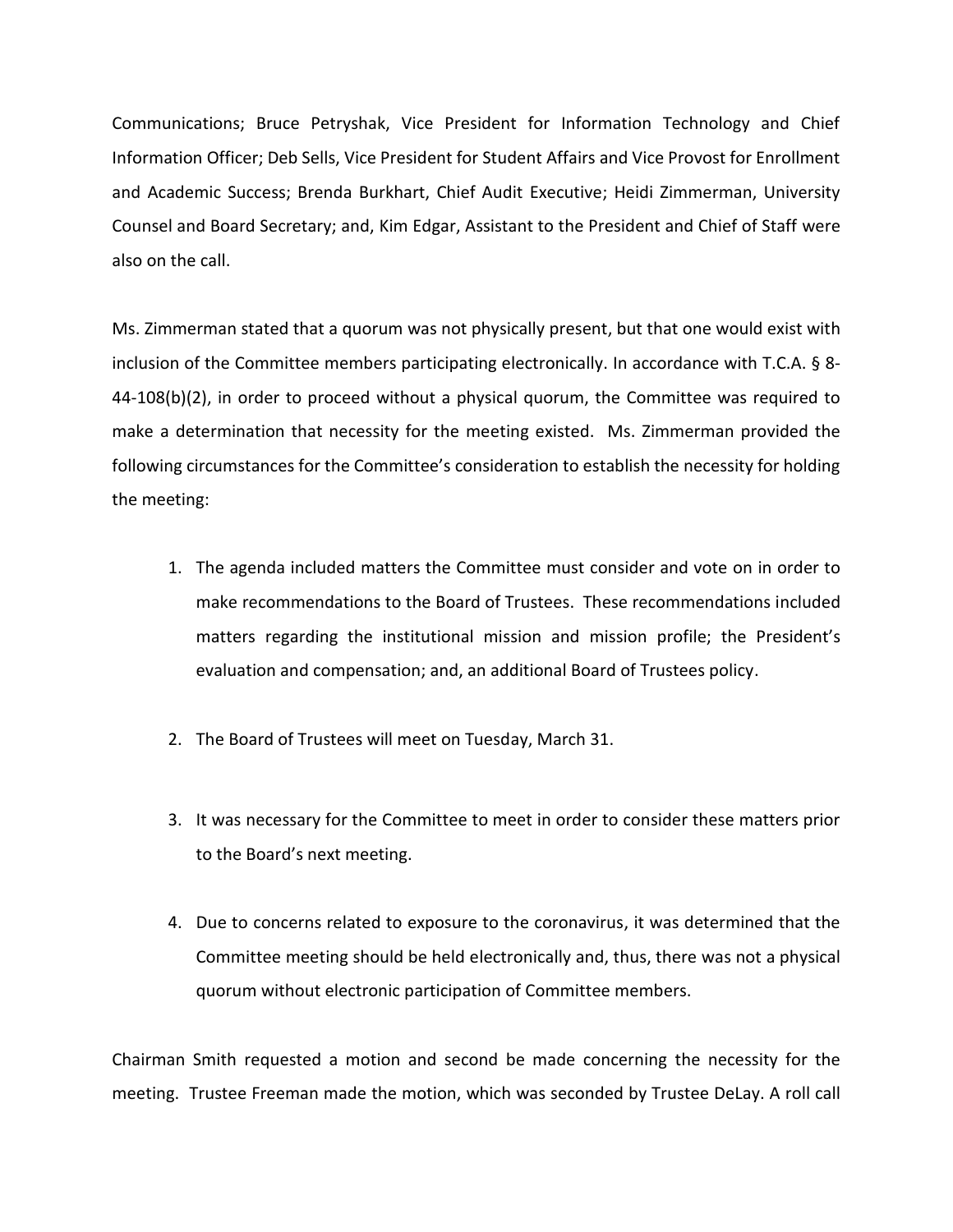vote was taken. The vote was three (3) Ayes and zero (0) Nays; the motion establishing necessity for the meeting carried.

#### **Approval of Minutes**

The first agenda item was approval of the minutes of the September 18, 2019, meeting of the Executive and Governance Committee. A motion was made by Trustee DeLay and seconded by Trustee Freeman, to approve the minutes. A roll call vote was taken and the motion to approve the minutes of the September 18, 2019 meeting of the Executive and Governance Committee passed unanimously.

#### **Institutional Mission/Mission Profile**

Dr. Mary Hoffschwelle made the presentation concerning the annual review of the institutional mission statement and mission profile. On February 21, 2020, the University Planning Committee reviewed the mission statement and mission profile. It recommended revisions to the vision statement based on comments made previously by one of the trustees asking that the statement be more visionary or future-looking. It recommended revisions to the mission profile with the major revision being the addition of the term "cross-disciplinary" to recognize the increasing number of academic programs that reach across departments and colleges. The document, with the recommended revisions, was then reviewed and approved by the President. Pursuant to T.C.A. § 49-8-101(d) the mission statement and profile must be submitted to THEC for review and approval.

A motion was made by Trustee DeLay, seconded by Trustee Freeman, to approve the institutional mission statement and mission profile. A roll call vote was taken and the motion was unanimously approved.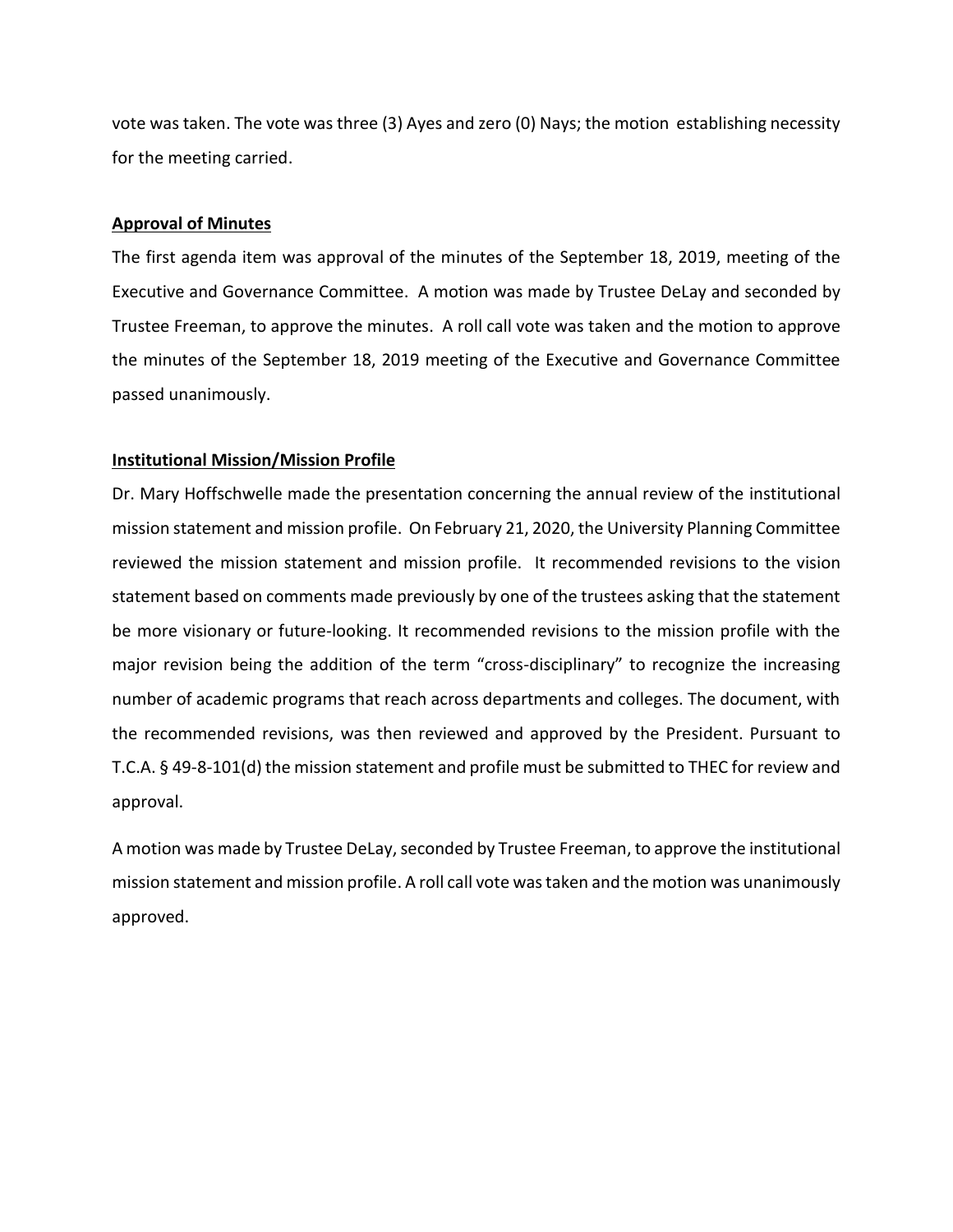### **President's Evaluation and Compensation**

Ms. Zimmerman stated for the record that Dr. McPhee and Kimberly Edgar left the room during this agenda item.

Chairman Smith stated that one of his responsibilities as chair is to work with the President on his self-evaluation and compensation. Chairman Smith sent copies of the self-evaluation to each Board member. Chairman Smith stated that the institution has had a good year and cited the Princeton Review, athletic graduation success, and enrollment and graduation. He stated that the CEO has performed well. Chairman Smith recommended and made a motion that Dr. McPhee's compensation be increased the same as the faculty. Trustee DeLay seconded that motion.

Ms. Zimmerman restated the motion as clarified by Chairman Smith, that the increase in salary was to be in the same amount as the across-the-board increase given in July 1, 2019, and that this increase was to be applied retroactively to July 1, 2019. Committee members confirmed the wording of the motion.

A roll call vote was taken and unanimously approved.

Chairman Smith asked that next year, the President should make a list of goals and standards he expects to achieve.

# **Board of Trustees Policy – Trustee Emeritus**

A new Board of Trustees policy was presented for review and comment. Ms. Zimmerman summarized the policy. The Trustee Emeritus policy provides for an honorary status for Board trustees who have provided the University with outstanding service and commitment. The policy specifies requirements and criteria, along with the process of nomination for this status.

Chairman Smith asked the policy be revised in Section 4.1 to delete "Six (6) or more years of service" and replace with "A full term as appointed by the Governor…". Trustee DeLay added,